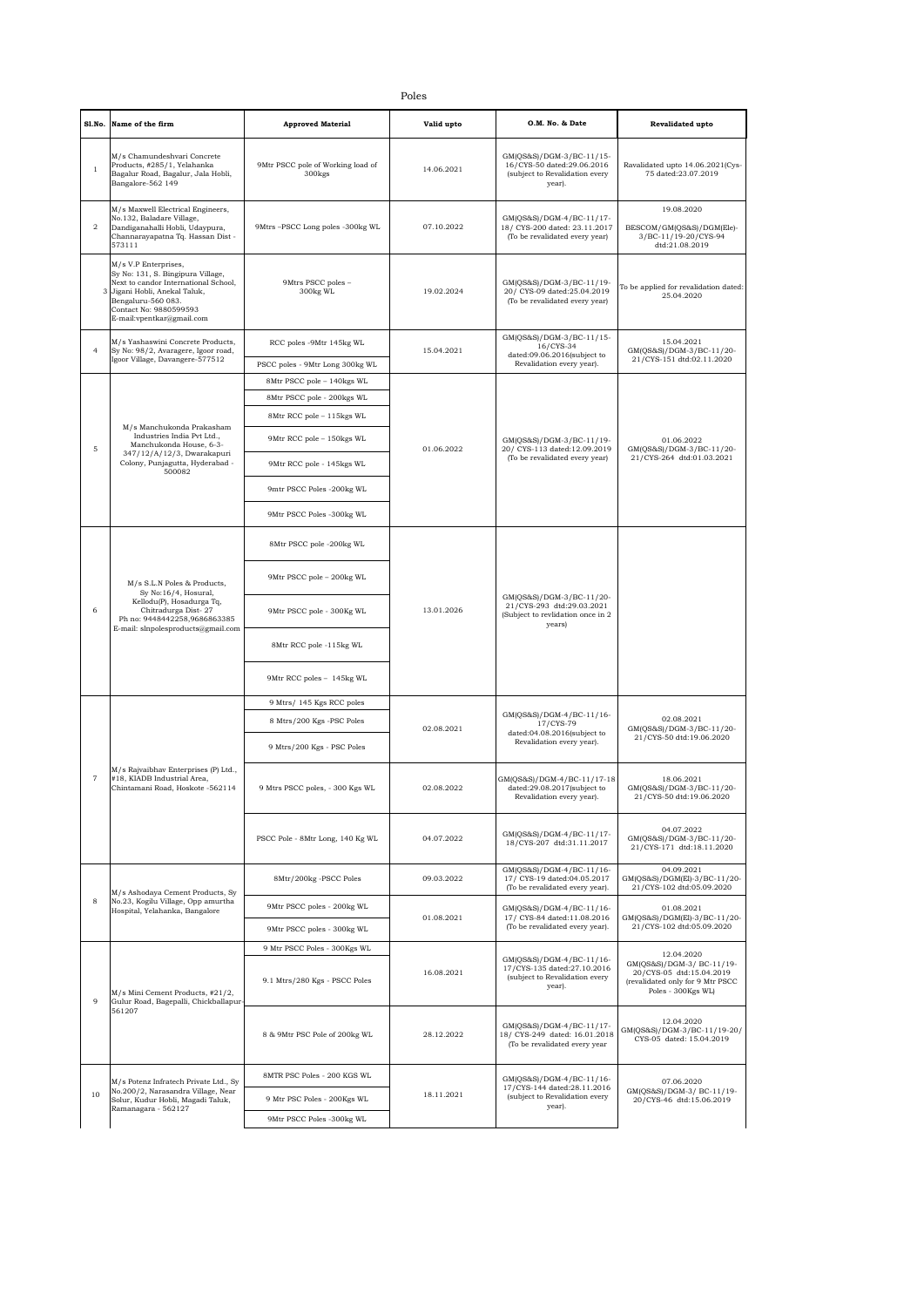|                           | M/s Madhushree Concrete Products,<br>Sy No:200/2, Narasandra Village,                                                                         | 8MTR PSC Poles - 200 KGS WL                                                               | 18.11.2021                             | GM(QS&S)/DGM-4/BC-11/16-<br>17/CYS-145 dated:28.11.2016<br>(subject to Revalidation every<br>year). |                                                                        |
|---------------------------|-----------------------------------------------------------------------------------------------------------------------------------------------|-------------------------------------------------------------------------------------------|----------------------------------------|-----------------------------------------------------------------------------------------------------|------------------------------------------------------------------------|
|                           |                                                                                                                                               | 9 Mtr PSC Poles - 200Kgs WL                                                               |                                        |                                                                                                     | 15.10.2020<br>GM(QS&S)/DGM(El)-3/BC-11/19-                             |
| 11<br>Ramanagara - 562217 | Near Solur, Kudur Hobli,                                                                                                                      | 9 Mtr PSCC poles - 300Kgs WL                                                              |                                        |                                                                                                     | 20/CYS-130 dtd:17.10.2019                                              |
| 12                        | M/s Suma Enterprises and<br>Engineers, #23/2, Kunigal Road,<br>Opp. T Nandi Farm, Kempaganahalli,<br>Kasaba Hobli, Nelamangala,               | 9Mtr PSCC poles-200kgs WL                                                                 | 23.01.2022<br>(subject to revalivation | GM(QS&S)/DGM-4/BC-11/16-<br>17/ CYS-172 dated:16.02.2017                                            | 14.08.2021<br>GM(QS&S)/DGM(el)-3/BC-11/20-                             |
|                           | Bangalore Rural<br>(Ph No: 9663314949)(E-<br>mail:Babu49054@gmail.com)                                                                        | 9Mtr PSCC pole of 300kgs WL                                                               | every year)                            | (To be revalidated every year).                                                                     | 21/CYS-79 dtd:14.08.2020                                               |
|                           | M/s Shiva Concrete products,<br>Sy No:96 & 95/4 - B.P. Road -<br>Oorukere Village, Tumkur - 572106                                            | 9Mtrs PSCC poles - 300kg WL                                                               | 05.05.2022                             | GM(QS&S)/DGM-3/BC-11/19-<br>20/ CYS-66 dated:15.07.2019<br>(To be revalidated every year)           | 04.09.2021<br>GM(QS&S)/DGM-3/BC-11/20-21/<br>CYS-127 dated:19.09.2020  |
| 13                        | (Ph No:0816-2018038)<br>(Email:sbp.tumkur@gmail.com).                                                                                         | 8Mtrs PSCC poles -200kg WL<br>9Mtrs PSCC poles -200kg WL                                  | 27.03.2024                             | GM(QS&S)/DGM-3/BC-11/20-<br>21/ CYS-126 dated:19.09.2020                                            |                                                                        |
|                           |                                                                                                                                               |                                                                                           |                                        | (To be revalidated every year)                                                                      |                                                                        |
|                           |                                                                                                                                               | 8 Mtrs/200kgs - PSCC pole                                                                 |                                        |                                                                                                     |                                                                        |
| 14                        | M/s R.S Industries,<br>Plot No: 111/2, Doddabudihal village,                                                                                  | 9 Mtrs/200kgs - PSCC pole<br>9 Mtrs/300kgs - PSCC pole                                    | 26.12.2021                             | GM(QS&S)/DGM-4/BC-11/16-<br>17/ CYS-181 dated:10.03.2017                                            | 26.12.2021<br>BESCOM/GM(QS&S)/DGM(Ele)-                                |
|                           | Davangere-577001                                                                                                                              | 9Mtr RCC square Pole - 150kg WL                                                           |                                        | (To be revalidated every year).                                                                     | 3/BC-11/20-21/CYS-267<br>dtd:03.03.2021                                |
|                           |                                                                                                                                               |                                                                                           |                                        |                                                                                                     |                                                                        |
|                           |                                                                                                                                               | 8 Mtrs/200kgs & 9Mtrs/200kgs - PSCC<br>Poles                                              |                                        |                                                                                                     | 21.11.2022                                                             |
| 15                        | M/s H.R.B. Industries, Plot No:42/P1<br>& 43, Anagawadi Industrial                                                                            | 9Mtr PSCC Poles - 300kg WL                                                                | 21.11.2022                             | GM(QS&S)/DGM-4/BC-11/16-                                                                            | BESCOM/GM(QS&S)/DGM(Ele)-<br>3/BC-11/20-21/CYS-246                     |
|                           | Area(KIADB), Harihara                                                                                                                         | 8Mtr RCC Poles -115kg WL                                                                  |                                        | 17/ CYS-05 dated:07.04.2017<br>(To be revalidated every year).                                      | dtd:15.02.2021                                                         |
|                           |                                                                                                                                               | 9Mtr RCC Poles -145kg WL                                                                  |                                        |                                                                                                     |                                                                        |
|                           |                                                                                                                                               | 8Mtr/ 140kgs - PCC Poles                                                                  |                                        |                                                                                                     |                                                                        |
| 16                        | M/s Yash Concrete Products, Sy No.<br>104, Thegganakuppe Village, Magadi                                                                      | 8&9 Mtr/200kgs - PSC poles                                                                | 09.03.2022                             | GM(QS&S)/DGM-4/BC-11/16-                                                                            | 16.10.2020<br>GM(QS&S)/DGM(El)-3/BC-11/19-                             |
|                           | Taluk -562120                                                                                                                                 | 9Mtr/300kgs- PSCC pole                                                                    |                                        | 17/ CYS-15 dated:28.04.2017<br>(To be revalidated every year).                                      | 20/CYS-131 dtd:17.10.2019                                              |
|                           |                                                                                                                                               | 8Mtr/ 140kgs - PCC Poles                                                                  |                                        |                                                                                                     |                                                                        |
| 17                        | M/s Amberkar Pre-stressed<br>Products, Opp. Shankar Textile mills,<br>Near Jain Temple, Harihara Road,<br>Davangere - 577006                  | 8&9 Mtr/200kgs - PSC poles<br>9Mtr/300kgs- PSCC pole                                      | 31.01.2022                             | GM(QS&S)/DGM-4/BC-11/16-<br>17/ CYS-16 dated:28.04.2017<br>(To be revalidated every year).          | 18.01.2020<br>GM(QS&S)/DGM-3/BC-11/18-<br>19/CYS-178 dtd:19.01.2019    |
|                           |                                                                                                                                               | 8&9 Mtr/200kgs - PSCC poles                                                               |                                        | GM(QS&S)/DGM-4/BC-11/16-                                                                            | 30.05.2021<br>GM(QS&S)/DGM(El)-3/BC-11/20-                             |
|                           | M/s Sree Industries, Sy No.101/6,<br>18<br>Hosahalli, Rangapura Road, Tiptur                                                                  | 9Mtr/300kgs- PSCC pole                                                                    | 28.02.2022                             | 17/ CYS-17 dated:28.04.2017<br>(To be revalidated every year).                                      | 21/CYS-73 dtd:13.08.2020                                               |
|                           | M/s Prince Concrete Mfg Pvt Ltd., Sy<br>No: 246/1/2, S Bingipura, Begur to<br>Koppa Road, JiganiHobli, Anekal                                 | 8Mtr PSCC poles 200kgs WL                                                                 | 08.06.2022                             | GM(QS&S)/DGM-4/BC-11/16-<br>17/ CYS-80 dated:24.07.2017<br>(To be revalidated every year)           |                                                                        |
| 19                        | Taluk, Bangalore- 560105Ph No:<br>9880599593)<br>(E-mail<br>:info@princeconretes@gmail.com)                                                   | 9Mtr PSC poles-200kgs WL<br>11Mtr Pre Stressed Spun Pole of 500kgs                        |                                        |                                                                                                     | 14.08.2021<br>GM(QS&S)/DGM-3/BC-11/20-                                 |
|                           |                                                                                                                                               | WL<br>9 Mtr PSCC Poles - 300Kgs WL                                                        |                                        |                                                                                                     | 21/CYS-80 dtd:14.08.2020                                               |
|                           | M/s Shri Ganesh Enterprises,                                                                                                                  | 8Mtr - PSCC poles -200 kg WL                                                              |                                        |                                                                                                     |                                                                        |
|                           | No:39/2, Hotteganahalli,<br>Kenchanahalli Post, Harihara Taluk,<br>Davangere District<br>(Ph No: 9449838833)(E-<br>mail:nprasadsps@gmail.com) | 9Mtrs PSCC Poles - 200 Kg WL                                                              | 03.07.2022                             | GM(QS&S)/DGM-4/BC-11/16-<br>17/ CYS-91 dated05.08.2017<br>(To be revalidated every year)            | 14.08.2021<br>GM(QS&S)/DGM-4/BC-11/20-21/                              |
| 20                        |                                                                                                                                               |                                                                                           |                                        |                                                                                                     | CYS-85 dated:17.08.2020                                                |
|                           |                                                                                                                                               | 9Mtrs-PSCC poles -300kg WL                                                                |                                        |                                                                                                     |                                                                        |
|                           | M/s PKS Prestressed Concrete                                                                                                                  | 8Mtr - PSC poles -200 kg WL                                                               |                                        |                                                                                                     |                                                                        |
| 21                        | Products, Survey No: 265/P1,<br>Doddabathi, P. B. Road, Davangere -<br>577016                                                                 | 9Mtrs PSC Poles - 200 Kg WL                                                               | 03.10.2022                             | GM(QS&S)/DGM-4/BC-11/17-<br>18/ CYS-154 dated 03.10.2017<br>(To be revalidated every year)          | 02.05.2020<br>GM(QS&S)/DGM(Ele)/BC-11/19-<br>20/CYS-21 dtd:03.05.2019  |
|                           |                                                                                                                                               | 9Mtrs-PSCC poles -300kg WL                                                                |                                        |                                                                                                     |                                                                        |
|                           | M/s Kalleshwara Concrete Products,                                                                                                            | 8Mtrs PSCC poles -200kg WL                                                                |                                        | GM(QS&S)/DGM-4/BC-11/17-                                                                            | 29.10.2021                                                             |
| 22                        | No.99, Avargere Igoor Road, Igoor<br>Village, Igoor Post, Davangere Taluk<br>Davangere                                                        | 9Mtrs PSCC poles - 200kg WL<br>9Mtrs-PSCC poles -300kg WL<br>RCC pole -8Mtr Long 145kg WL | 27.03.2022                             | 18/ CYS-187 dated16.11.2017<br>(To be revalidated every year)                                       | GM(QS&S)/DGM-3/BC-11/20-<br>21/CYS-150 dtd:02.11.2020                  |
|                           |                                                                                                                                               |                                                                                           |                                        |                                                                                                     |                                                                        |
|                           | M/s K.V.T Industries, No: 134/B, 3rd                                                                                                          | 9Mtr PSCC Pole of 300kgs Working Load                                                     | 20.01.2023                             | GM(QS&S)/DGM-4/BC-11/17-<br>18/ CYS-280 dated: 01.03.2018<br>(To be revalidated every year          | 20.01.2023<br>GM(QS&S)/DGM-3/BC-11/20-21/<br>CYS-258 dated: 24.02.2021 |
| 23                        | stage, Mundargi Industrial Area,<br>KIADB, Bellary- 583101                                                                                    | 8Mtrs PSCC poles -200kg WL                                                                |                                        | GM(QS&S)/DGM-3/BC-11/19-                                                                            | 18.02.2023                                                             |
|                           |                                                                                                                                               | 9Mtrs PSCC poles - 200kg WL                                                               | 17.06.2024                             | 20/ CYS-78 dated:25.07.2019<br>(To be revalidated every year)                                       | GM(QS&S)/DGM-3/BC-11/20-21/<br>CYS-258 dated: 24.02.2021               |
|                           |                                                                                                                                               | 8Mtrs PSCC poles -140kg WL                                                                |                                        |                                                                                                     |                                                                        |
|                           |                                                                                                                                               | 8Mtrs PSCC poles -200kg WL                                                                |                                        |                                                                                                     |                                                                        |
| 24                        | M/s Prakash Spun Pipe                                                                                                                         | 9Mtrs PSCC poles - 200kg WL                                                               |                                        |                                                                                                     |                                                                        |
|                           | Manufactures, #418/324, Near N.H-<br>4, Bypass, P. B. Road, Avaragere<br>Vilage, Davangere - 577003<br>(Ph No:9449865555/944865556)           | 9Mtrs -PSCC poles -300kg WL                                                               | 09.10.2022                             | GM(QS&S)/DGM-4/BC-11/17-<br>18/ CYS-201 dated: 25.11.2017<br>(To be revalidated every year)         | 30.05.2021<br>GM(QS&S)/DGM-3/BC-11/20-<br>21/CYS-74 dtd:13.08.2020     |
|                           |                                                                                                                                               |                                                                                           |                                        |                                                                                                     |                                                                        |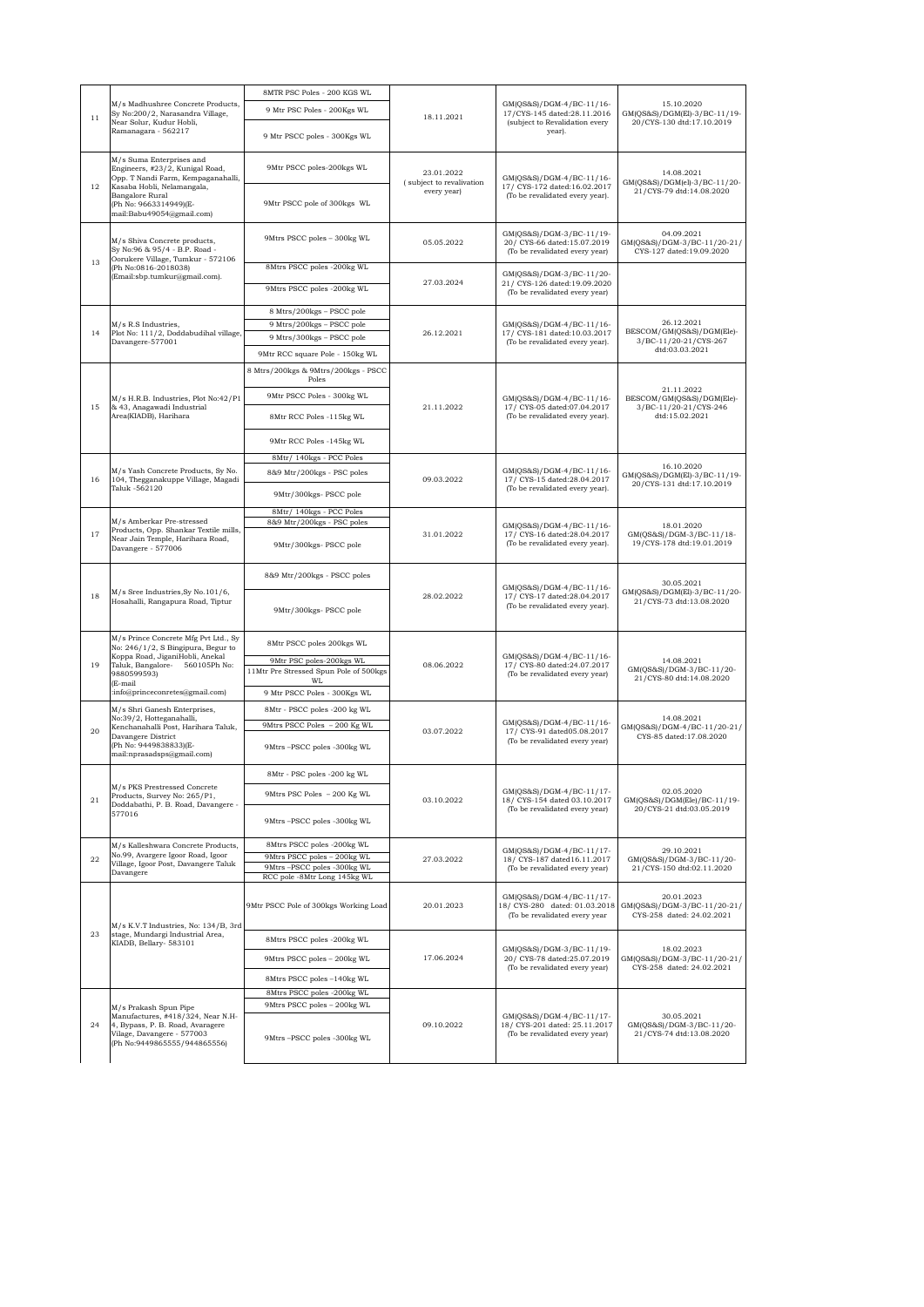|    |                                                                                |                                                                                                                                                                                                                                                                                     | 8Mtrs/200kg WL - PSCC poles                             |                                                                 | GM(QS&S)/DGM-4/BC-11/17-                                                                         |                                                                                           |
|----|--------------------------------------------------------------------------------|-------------------------------------------------------------------------------------------------------------------------------------------------------------------------------------------------------------------------------------------------------------------------------------|---------------------------------------------------------|-----------------------------------------------------------------|--------------------------------------------------------------------------------------------------|-------------------------------------------------------------------------------------------|
|    | M/s Sri Datta Sai Cement Products,                                             | 9Mtrs/200kg WL - PSCC poles                                                                                                                                                                                                                                                         | 25.09.2022                                              | 18/ CYS-260 dated: 27.01.2018<br>(To be revalidated every year) | 05.09.2021                                                                                       |                                                                                           |
|    | S.R. No.19, Basinepally (V), Gooty<br>25<br>Mandal, Ananthpur District, Andhra |                                                                                                                                                                                                                                                                                     | 11Mtrs/365kg WL-PSCC poles                              |                                                                 |                                                                                                  | GM(QS&S)/DGM-3/BC-11/20-21/<br>CYS-112 dated: 07.09.2020                                  |
|    |                                                                                | Pradesh-515402                                                                                                                                                                                                                                                                      | 9Mtr PSCC Pole of 300kgs Working Load                   | 28.06.2022                                                      | GM(QS&S)/DGM-4/BC-11/17-<br>18/ CYS-279 dated: 27.02.2018<br>(To be revalidated every year)      |                                                                                           |
|    |                                                                                |                                                                                                                                                                                                                                                                                     | 8Mtr PSCC pole - 200kg WL                               |                                                                 |                                                                                                  |                                                                                           |
|    |                                                                                | M/s Geetha Concrete poles, No.186,                                                                                                                                                                                                                                                  | 9Mtr PSCC pole - 200kg WL                               |                                                                 |                                                                                                  |                                                                                           |
|    | 26                                                                             | Mahadeva Kodigenahalli<br>(Gopalapura), Bagalur post,                                                                                                                                                                                                                               | 9Mtr PSCC pole -300kg WL                                | 21.03.2023                                                      | GM(QS&S)/DGM-4/BC-11/17-<br>18/ CYS-314 dated: 27.03.2018<br>(To be revalidated every year       | 21.03.2023<br>GM(QS&S)/DGM-3/BC-11/20-21 /<br>CYS-274 dated: 04.03.2021                   |
|    |                                                                                | Jalahobli, Bangalore-562 149                                                                                                                                                                                                                                                        | 8Mtr RCC pole - 115kg WL                                |                                                                 |                                                                                                  |                                                                                           |
|    |                                                                                |                                                                                                                                                                                                                                                                                     | 9Mtr RCC pole - 145kg WL                                |                                                                 |                                                                                                  |                                                                                           |
|    |                                                                                | M/s Maruthi Cement Udyog, KIADB,                                                                                                                                                                                                                                                    | 8 & 9Mtr PSCC Pole - 200kgs Working<br>Load             |                                                                 | GM(QS&S)/DGM-3/BC-11/18-                                                                         | 13.05.2021                                                                                |
|    | 27                                                                             | Plot No: 49, II phase, Antrasanahalli,<br>Tumkur                                                                                                                                                                                                                                    | 9Mtr PSCC poles - 300kgs Working Load                   | 30.06.2023                                                      | 19/ CYS-171 dated:19.01.2019<br>(To be revalidated every year)                                   | GM(QS&S)/DGM-3/BC-11/20-<br>21/CYS-16 dtd:13.05.2020                                      |
|    |                                                                                | M/s Krishna Concrete products,                                                                                                                                                                                                                                                      | 9Mtrs PSCC(PSC) poles - 200kg WL                        |                                                                 |                                                                                                  |                                                                                           |
|    | 28                                                                             | No.78, Hosur Road, Malur,<br>Kolar Dist - 563130<br>Contact No:<br>9901654251/9880283515<br>Email: kcpmalur@gmail.com                                                                                                                                                               | 9Mtrs PSCC poles -300kg WL                              | 27.08.2023                                                      | GM(QS&S)/DGM-3/BC-11/18-<br>19/ CYS-195 dated:14.02.2019<br>(To be revalidated every year)       |                                                                                           |
|    |                                                                                |                                                                                                                                                                                                                                                                                     | 8Mtrs PSCC poles - 200kg WL                             |                                                                 |                                                                                                  | 02.03.2021                                                                                |
|    |                                                                                |                                                                                                                                                                                                                                                                                     | 9Mtrs PSCC poles - 200kg WL                             |                                                                 |                                                                                                  | (GM(OS&S)/DGM-3/BC-11/19-20/<br>CYS-218 dated:04.03.2020                                  |
|    |                                                                                | M/s Maruthi Concrete Products, Sy                                                                                                                                                                                                                                                   | 8Mtrs PCC poles - 140kg WL                              | 29.08.2023                                                      | GM(QS&S)/DGM-3/BC-11/18-<br>19/ CYS-192 dated:12.02.2019                                         | 8Mtrs PSCC poles - 200kg WL<br>9Mtrs PSCC poles - 200kg WL<br>9Mtrs PSCC poles - 300kg WL |
|    | 29                                                                             | No.131, Yediyur, Mahadeva<br>Kodegehalli Road, Bagalur post,                                                                                                                                                                                                                        | 9Mtrs PSCC poles -300kg WL                              |                                                                 | (To be revalidated every year)                                                                   | 11Mtr PSC Circular spun pole -<br>500kgs WL                                               |
|    |                                                                                | Baglur -562149-562149                                                                                                                                                                                                                                                               | 11Mtr PSC Circular spun pole - 500kgs                   |                                                                 |                                                                                                  |                                                                                           |
|    |                                                                                |                                                                                                                                                                                                                                                                                     | WL<br>9Mtr RCC poles - 145kg WL                         | 29.08.2023                                                      | GM(QS&S)/DGM-3/BC-11/20-<br>21/ CYS-38 dated:05.06.2020<br>(To be revalidated every year)        |                                                                                           |
|    |                                                                                |                                                                                                                                                                                                                                                                                     | 11Mtrs PSCC Circular Spun pole -<br>500kgs WL           | 05.01.2024                                                      | GM(QS&S)/DGM-3/BC-11/18-<br>19/ CYS-211 dated:12.03.2019<br>(To be revalidated every year)       | 03.08.2021<br>GM(QS&S)/DGM-3/BC-11/<br>20-21 / CYS-64 dtd: 04.08.2020                     |
| 30 |                                                                                | M/s Akshaya Cement Products,<br>Bhadrapura, Kunigal Road, Solur<br>Hobli, Magadi Taluk, Ramanagara<br>(Ph No: 080-22281199)                                                                                                                                                         | 9Mtrs PSCC poles -300kg WL                              | 26.07.2021                                                      | GM(QS&S)/DGM-4/BC-11/<br>16-17 / CYS-95 dtd:26.08.2016<br>(Subject to Revalidaion every<br>year) | 26.07.2021<br>GM(QS&S)/DGM-3/BC-11/<br>19-20 / CYS-206 dtd:04.02.2020                     |
|    |                                                                                |                                                                                                                                                                                                                                                                                     | 8Mtrs PSCC poles -200kg WL                              | 22.06.2025                                                      | GM(QS&S)/DGM-3/BC-11/<br>20-21 / CYS-65 dtd: 04.08.2020<br>(Subject to Revalidation every        |                                                                                           |
|    |                                                                                |                                                                                                                                                                                                                                                                                     | 9Mtrs PSCC poles - 200kg WL                             |                                                                 | year)                                                                                            |                                                                                           |
|    | 31                                                                             | M/s Jyothi Electricals,<br>Post Box.300,<br>Jyohi Buliding, Maidan Road,<br>Mangalore - 575001.<br>Factory Unit: Amanikere Village, Kora<br>Hobli, Kora, Tumkur.<br>Contact No: 2440590/2425662                                                                                     | $8$ & $9\mathrm{Mtrs}$ PSCC Poles - $200\mathrm{kg}$ WL | 05.01.2024                                                      | GM(QS&S)/DGM-3/BC-11/18-<br>19/ CYS-217 dated:23.03.2019<br>(To be revalidated every year)       |                                                                                           |
|    |                                                                                |                                                                                                                                                                                                                                                                                     | 12.5Mtr PSCC circular spun pole -<br>350kgs WL          |                                                                 |                                                                                                  |                                                                                           |
|    |                                                                                | M/s HBL Power Systems Limited,<br>Registered Office: Road No:10,<br>Banjara Hills, Hyderabad - 500034<br>Factory Unit:<br>Kanaparru - Village, Nadendla -<br>Mandal, Guntur - District<br>Contact No: 91-40-23355575,<br>23355085<br>Mobile No:8096967933<br>E-mail:contact@hbl.com | 13Mtr PSCC circular spun pole -500kgs<br>WL             | 22.07.2024                                                      | GM(QS&S)/DGM-3/BC-11/<br>19-20/CYS-102<br>dated:28.08.2019<br>(To be revalidated every year)     | 05.09.2021<br>GM(QS&S)/DGM-3/BC-11/                                                       |
| 32 |                                                                                |                                                                                                                                                                                                                                                                                     | 15Mtr PSCC circular spun pole -500kgs<br><b>WL</b>      |                                                                 |                                                                                                  | 20-21 / CYS-111 dated:<br>07.09.2020                                                      |
|    |                                                                                |                                                                                                                                                                                                                                                                                     | Pre - Stressed Tubular Spun Pole 11Mtr<br>Long 500kg WL | 02.12.2021                                                      | GM(QS&S)/DGM-3/BC-11/<br>20-21 / CYS-178 dated:<br>02.12.2020                                    |                                                                                           |
|    |                                                                                | M/s Umashankar Industries, Sy<br>No:12/1, Near Budagumpa Cross,<br>Sultanpur Village Tq./Dist. Koppal-<br>583231 (Ph No: 9916062580,<br>7899311022)                                                                                                                                 | 8mtr PSCC Poles -200kg WL                               |                                                                 |                                                                                                  |                                                                                           |
|    | 33                                                                             |                                                                                                                                                                                                                                                                                     | 9mtr PSCC Poles -200kg WL                               | 05.07.2022                                                      | GM(QS&S)/DGM-3/BC-11/<br>19-20 / CYS-92 dated:<br>05.08.2017<br>(To be revalidated every year)   | 05.07.2022<br>GM(QS&S)/DGM-3/BC-11/<br>20-21 / CYS-233 dated:<br>28.01.2021               |
|    | (E-mail:uisnd2015@gmail.com)                                                   | 9Mtr PSCC Poles -300kg WL                                                                                                                                                                                                                                                           |                                                         |                                                                 |                                                                                                  |                                                                                           |
|    |                                                                                |                                                                                                                                                                                                                                                                                     | 8Mtr & 9Mtr PSCC poles - 200kg WL                       |                                                                 |                                                                                                  |                                                                                           |
|    |                                                                                | M/s AMBA Industries.                                                                                                                                                                                                                                                                |                                                         |                                                                 |                                                                                                  | .                                                                                         |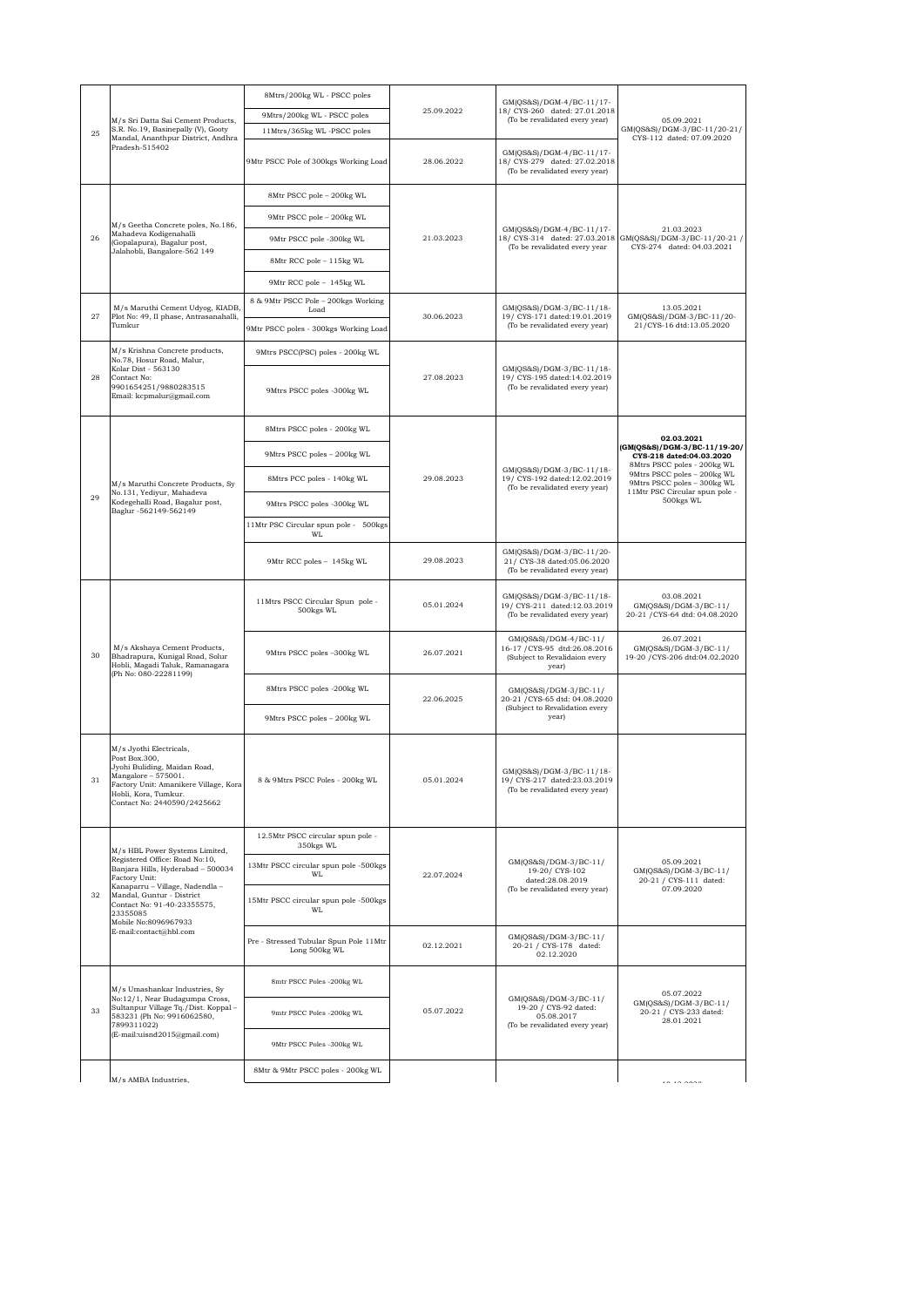| 34 | Sy No.101/6, Hosahalli, Rangapura<br>Road, Tiptur<br>Mob No:9686551107/08,<br>9591813727<br>E-mail: ambindutries.net@gmail.com                                                                                                              | 8Mtr PSCC poles 140kg WL<br>9Mtr PSCC poles - 300kg WL                          | 09.03.2022                             | GM(QS&S)/DGM-3/BC-11/<br>17-18 / CYS-14 dated:<br>28.04.2017                                             | 10.12.2020<br>GM(QS&S)/DGM-3/BC-11/<br>19-20 / CYS-166 dated:<br>10.12.2019<br>(To be revalidated every year) |
|----|---------------------------------------------------------------------------------------------------------------------------------------------------------------------------------------------------------------------------------------------|---------------------------------------------------------------------------------|----------------------------------------|----------------------------------------------------------------------------------------------------------|---------------------------------------------------------------------------------------------------------------|
| 35 | M/s Ferrocements Pre Fab Pvt Ltd,<br>Regd Office: No187, Ground Floor,<br>Link Road, Malleswaram, Bangalore<br>(Factory Unit: 14/C, Attibele<br>Industrial Area, Hosur Road,<br>Bangalore)<br>Ph No:9611133595<br>E-mail:ferocem@yahoo.com) | 11 Mtr PSCC Spun Concrete Pole<br>(500kg LW)                                    | 28.03.2022                             | GM(QS&S)/DGM-3/BC-11/15-<br>16/CYS-32<br>dated:07.06.2016(Subject to<br>Revalidaion every year)          | 23.12.2022<br>GM(QS&S)/DGM-3/BC-11/<br>20-21 / CYS-198 dtd:23.12.2020                                         |
|    |                                                                                                                                                                                                                                             | 8Mtrs PSCC poles -200kg WL                                                      |                                        |                                                                                                          |                                                                                                               |
|    | M/s Shaakya Industries,                                                                                                                                                                                                                     | 9Mtrs PSCC poles - 200kg WL                                                     | 09.10.2024                             | GM(QS&S)/DGM-3/BC-11/                                                                                    | 02.02.2023                                                                                                    |
| 36 | Plot No:91, Vasanthanarashapura<br>KIADB Industrial Area,<br>2nd Phase, Tumakuru<br>Contact No:<br>9538058855/080-23395777                                                                                                                  | 9Mtrs PSCC poles -300kg WL                                                      |                                        | 19-20 / CYS-184 dtd:31.12.2019<br>(Subject to Revalidaion every<br>year)                                 | GM(QS&S)/DGM-3/BC-11/20-<br>21/CYS-235 dtd:02.02.2021                                                         |
|    | E-mail:saru.parsi@gmail.com                                                                                                                                                                                                                 | 8Mtr RCC pole - 115Kg WL                                                        |                                        | 02.02.2022                                                                                               |                                                                                                               |
|    |                                                                                                                                                                                                                                             | 9Mtr RCC pole - 145kg WL                                                        | 02.02.2022                             | GM(QS&S)/DGM-3/BC-11/20-<br>21/CYS-235 dtd:02.02.2021                                                    |                                                                                                               |
|    | M/s Suman Concrte Products.<br>M.Pais Building, Miadan Road,<br>Mangalore - 575001(Factory Unit:                                                                                                                                            | 8 & 9Mtr PSCC Pole - 200kgs Working<br>Load                                     |                                        | GM(Q,S&S)/DGM-3/BC-11/18-<br>19/Cys-160 dated:28.12.2018 &                                               |                                                                                                               |
| 37 | Kurubarahalli Village, Ramanagar -<br>571511)                                                                                                                                                                                               | 9Mtr PSCC poles - 300kgs Working Load                                           | 08.11.2023                             | GM(Q,S&S)/DGM-3/BC-11/18-<br>19/Cys-151 dated:14.12.2018                                                 | 20.04.2021<br>GM(QS&S)/DGM-3/BC-11/<br>20-21 / CYS-22 dtd:27.05.2020                                          |
|    | Ph No:2443903,<br>E-mail: info@roopacorporation.com)                                                                                                                                                                                        | 11Mtr Pre Stressed Spun Pole of 500kgs<br>WI.                                   |                                        | (Subject to Revalidaion every<br>year)                                                                   |                                                                                                               |
|    | M/s Roopa Engineering Corporation,<br>Jyothi Building, Maidan Road,                                                                                                                                                                         | 8Mtrs PSCC poles -200kg WL                                                      |                                        | GM(QS&S)/DGM-3/BC-11/                                                                                    |                                                                                                               |
| 38 | Mangalore - 575001<br>Contact No: 0824-242676                                                                                                                                                                                               | 9Mtrs PSCC poles - 200kg WL                                                     | 24.06.2024                             | 20-21 / CYS-41 dtd:18.06.2020<br>(Subject to Revalidaion every                                           |                                                                                                               |
|    | E-mail: roopacorporation@yahoo.com                                                                                                                                                                                                          | 9Mtrs PSCC poles -300kg WL                                                      |                                        | year)                                                                                                    |                                                                                                               |
|    |                                                                                                                                                                                                                                             | 8Mtr PSCC pole -200kg WL                                                        |                                        |                                                                                                          |                                                                                                               |
|    | M/s Chamundeshwari concrete<br>products,<br>#285/1, Yelahanka bagalur Road,                                                                                                                                                                 | 9Mtr PSCC pole - 200kg WL                                                       |                                        | GM(QS&S)/DGM-3/BC-11/                                                                                    |                                                                                                               |
| 39 | Bagalur, Jala Hobli,<br>Bangalore-562149.                                                                                                                                                                                                   | 9Mtr PSCC pole - 300Kg WL                                                       | 04.03.2023                             | 20-21 / CYS-59 dtd:17.07.2020<br>(Subject to Revalidaion every                                           | 04.03.2023<br>GM(QS&S)/DGM-3/BC-11/<br>20-21 / CYS-277 dtd:04.03.2021                                         |
|    | (Ph no:9141391919,<br>(E mail:chamundeshvari@gmail.com)                                                                                                                                                                                     | 8Mtr RCC pole -115kg WL                                                         |                                        | year)                                                                                                    |                                                                                                               |
|    |                                                                                                                                                                                                                                             | 9Mtr RCC poles - 145kg WL                                                       |                                        |                                                                                                          |                                                                                                               |
| 40 | M/s Nandhi Concrete Products, Opp.<br>Gante Basavanna temple, N.H 206,<br>Mudigere, Gubbi Tq, Tumkur Dist.<br>(Ph No: 8971113511, 9900818484)                                                                                               | 8 & 9Mtr PSCC Poles - 200kgs Working<br>Load                                    | 05.05.2023                             | GM(QS&S)/DGM-3/BC-11/<br>18-19 / CYS-57 dtd:25.06.2018<br>(Subject to Revalidaion every                  | 14.08.2021<br>GM(QS&S)/DGM(El)-3/BC-11/20-<br>21/CYS-84 dtd:17.08.2020                                        |
|    |                                                                                                                                                                                                                                             | (E-mail: nandhi.products@gmail.com) 9Mtr PSCC poles - 300kgs Working Load       |                                        | year)                                                                                                    |                                                                                                               |
|    | M/s SMK Concrete Industries, No 77,<br>Srinivasapura Grama,                                                                                                                                                                                 | 8Mtrs PSCC poles -200kg WL                                                      |                                        | GM(QS&S)/DGM(El)-3/BC-11/20-                                                                             |                                                                                                               |
| 41 | Thorebyrasandra Post, Jogipalya,<br>Nelamangala, Bengaluru - 562123<br>(Ph No: 9343712298,9945280176,<br>9986449988 & 8050796001)                                                                                                           | 9Mtrs PSCC poles - 200kg WL<br>9Mtr RCC poles - 145kgs WL                       | 03.04.2025                             | 21/CYS-87<br>dtd:17.08.2020/19.08.2020<br>(Subject to Revalidaion every<br>year)                         |                                                                                                               |
| 42 | M/s Shri Lakshmi Gowri Concrete<br>Products.<br>Site No.116/1, N.H. 206, Islampura<br>Gate Near HP Petrol Bunk, Gubbi Tq,                                                                                                                   | 8 & 9Mtr PSCC Poles - 200kgs Working<br>Load                                    | 20.06.2025                             | GM(QS&S)/DGM(El)-3/BC-11/20-<br>21/CYS-97 dtd:28.08.2020                                                 |                                                                                                               |
|    | Tumkur Dist. Karnataka, 572126<br>(Ph No: 8971113511, 9535034444)                                                                                                                                                                           | 9Mtr PSCC poles - 300kgs Working Load                                           | (Subject to Revalidaion every<br>year) |                                                                                                          |                                                                                                               |
|    |                                                                                                                                                                                                                                             | 8Mtrs PSCC poles -200kg WL                                                      |                                        | GM(QS&S)/DGM(El)-3/BC-11/20-                                                                             |                                                                                                               |
|    | M/s Vishava Concrete Products,<br>Bhadrapura, Kunigal Road,<br>Solur Hobli, Magadi Taluk,<br>Bangalore Rural Dist<br>Ph No:080-42072889, 7022654826                                                                                         | 9Mtrs PSCC poles - 200kg WL                                                     | 22.06.2025                             | 21/CYS-100 dtd:01.09.2020<br>(Subject to Revalidaion every<br>year)                                      |                                                                                                               |
| 43 |                                                                                                                                                                                                                                             | 8Mtr RCC pole -115kg WL                                                         | 21.04.2025                             | GM(QS&S)/DGM(El)-3/BC-11/20-<br>21/CYS-07 dtd:21.04.2021<br>(Subject to revalidation once in 2<br>years) |                                                                                                               |
|    |                                                                                                                                                                                                                                             | 9Mtr RCC pole - 145kg WL                                                        |                                        |                                                                                                          |                                                                                                               |
|    |                                                                                                                                                                                                                                             | 8Mtrs PSCC poles -200kg WL<br>9Mtrs PSCC poles - 200kg WL                       | 20.03.2023                             | GM(QS&S)/DGM(El)-4/BC-11/17-<br>18/CYS-316 dtd: 27.03.2018<br>(Subject to Revalidaion every<br>year)     |                                                                                                               |
| 44 | M/s Srinivasa Concrete Products,<br>Jagalur Road, Alur Village,<br>Davangere.<br>(Ph No: 9448213045, 8553502125)<br>(E-mail: Sri Srinivasa<br>electricals16@gmail.com)                                                                      | 9Mtrs-PSCC poles -300kg WL<br>11Mtr PSCC Circular spun pole-500kgs<br><b>WL</b> |                                        |                                                                                                          | 04.09.2021<br>GM(QS&S)/DGM(El)-3/BC-11/20-<br>21/CYS-106 dtd:05.09.2020                                       |
|    |                                                                                                                                                                                                                                             | 9Mtr RCC poles - 145kg WL                                                       | 20.03.2023                             | GM(QS&S)/DGM(El)-3/BC-11/17-<br>18/CYS-316 dtd: 27.03.2018<br>(Subject to Revalidaion every<br>year)     | 04.09.2021<br>GM(QS&S)/DGM(El)-3/BC-11/20-<br>21/CYS-131 dtd:28.09.2020                                       |
|    | M/s Sree Ganesha Power Products,                                                                                                                                                                                                            | Pre - Stressed Tubular Spun Pole 11 Mtr<br>Long - 500Kg WL                      |                                        |                                                                                                          |                                                                                                               |
| 45 | Sy No:133, Vajarahalli Village,<br>Mantapa Dhakale Bannerghatta Post,<br>Jigani Hobli, Bangalore - 560083.                                                                                                                                  | RCC Pole - 9 Mtr Long, 145 Kg WL                                                | 15.12.2021                             | GM(QS&S)/DGM(El)-3/BC-11/20-<br>21/CYS-188 dtd:16.12.2020                                                |                                                                                                               |
|    |                                                                                                                                                                                                                                             | PSCC Pole - 8 Mtr Long, 200 Kg WL<br>PSCC Pole - 9 Mtr Long, 200 Kg WL          |                                        |                                                                                                          |                                                                                                               |
|    |                                                                                                                                                                                                                                             |                                                                                 |                                        |                                                                                                          |                                                                                                               |